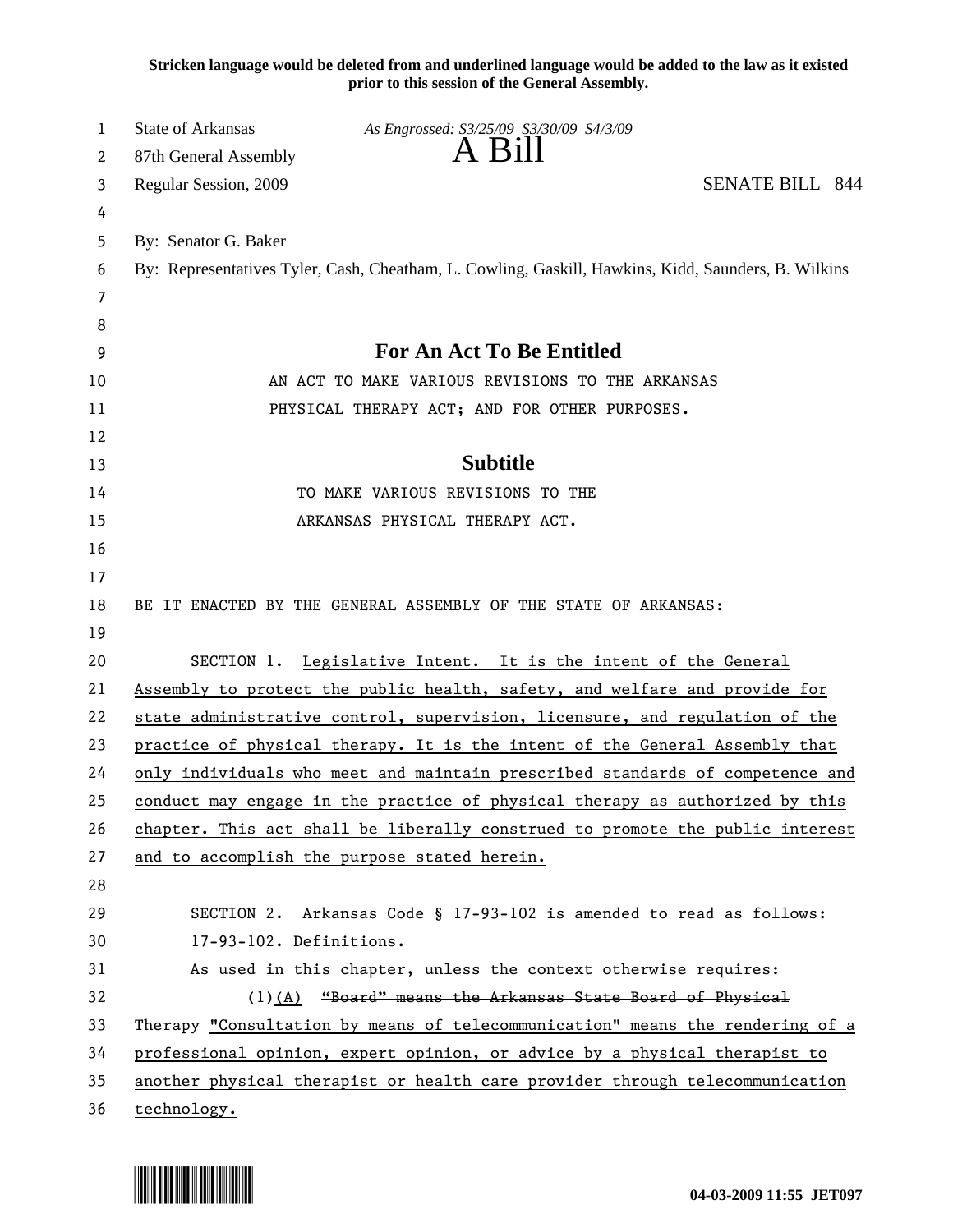| 1  | "Consultation by means of telecommunication"<br>(B)                           |
|----|-------------------------------------------------------------------------------|
| 2  | includes the review or transfer of patient records or related information     |
| 3  | through telecommunication technology;                                         |
| 4  | "Direct supervision" means that the supervising therapist is<br>(2)           |
| 5  | on-site and available for consultation;                                       |
| 6  | "Physical therapist" means a person who practices physical<br>(3)             |
| 7  | therapy as defined in this chapter having after he or she has:                |
| 8  | (A) successfully Successfully completed a curriculum                          |
| 9  | of physical therapy as accredited by a national accreditation agency approved |
| 10 | by the board Arkansas State Board of Physical Therapy; and                    |
| 11 | having passed Passed a nationally recognized<br>(B)                           |
| 12 | licensing examination;                                                        |
| 13 | $(4)$ (A) "Physical therapist assistant" means a person who+ is               |
| 14 | licensed under this chapter and who assists the physical therapist in         |
| 15 | selected components of the physical therapy treatment intervention            |
| 16 | (i) Assists in the practice of physical therapy                               |
| 17 | under the supervision of a physical therapist;                                |
| 18 | (ii) Has successfully completed a physical therapist                          |
| 19 | assistant curriculum accredited by a national accreditation agency approved   |
| 20 | by the board; and                                                             |
| 21 | (iii) Has passed a nationally recognized licensing                            |
| 22 | examination.                                                                  |
| 23 | (B) The physical therapist assistant's function is to:                        |
| 24 | (i) Assist the physical therapist in the patient-                             |
| 25 | related activities:                                                           |
| 26 | (ii) Perform procedures delegated to him or her by                            |
| 27 | the licensed physical therapists that are commensurate with his or her        |
| 28 | education and training;                                                       |
| 29 | (iii) Function as a participating team member who                             |
| 30 | contributes to total patient care and assists the physical therapist in       |
| 31 | carrying out complete procedures and programs; and                            |
| 32 | (iv) Observe and report to his or her supervisor                              |
| 33 | conditions, reactions, and responses related to his or her assigned duties.   |
| 34 | (C) The physical therapist assistant shall not interpret                      |
| 35 | the orders, perform evaluation procedures, or assume responsibility for       |
| 36 | planning patient care;                                                        |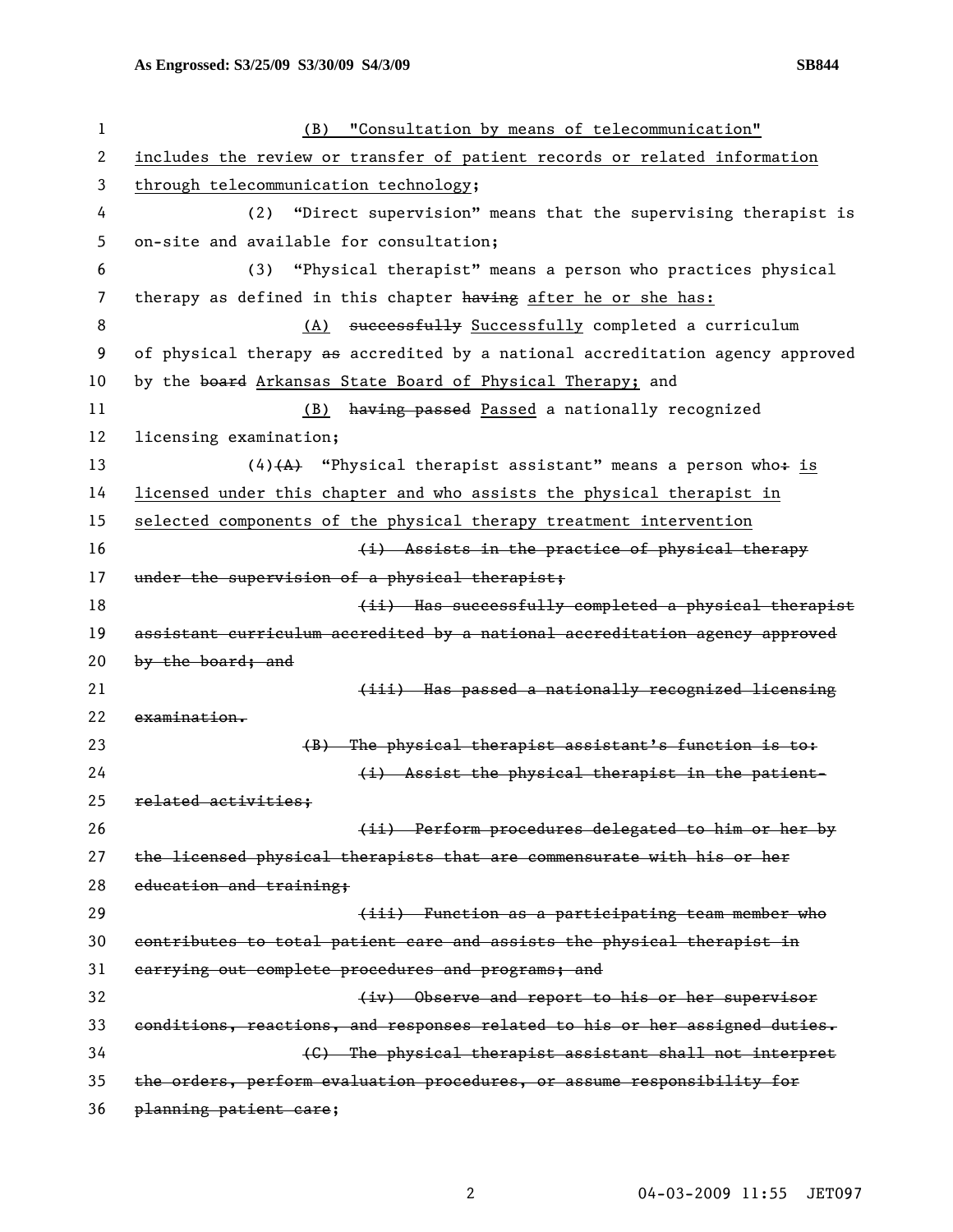1 (5) "Physical therapy" means the care and services provided by 2 or under the direction and supervision of a physical therapist who is 3 licensed under this chapter; 4 (6) "Physical therapy aide" means an unlicensed member of 5 the physical therapy team who may perform treatments under the direct 6 supervision of a physical therapist or physical therapist assistant; 7 (6)(7) "Practice of physical therapy" means: 8 (A) Examining and evaluating patients with mechanical, 9 physiological, and developmental impairments, functional limitations, and 10 disability or other health-related conditions in order to determine a 11 physical therapy diagnosis, prognosis, and planned therapeutic intervention; 12 (B)(i) Alleviating impairments and functional limitations 13 by designing, implementing, and modifying therapeutic interventions that 14 include: 15 (a) Therapeutic exercise; 16 (b) Functional training in self-care as it 17 relates to patient mobility and community access; 18 (c) Manual therapy techniques, including soft 19 tissue massage, manual traction, connective tissue massage, therapeutic 20 massage, and mobilization, i.e., passive movement accomplished within normal 21 range of motion of the joint, but excluding spinal manipulation and 22 adjustment; 23 (d) Assistive and adaptive devices and 24 equipment as they relate to patient mobility and community access; 25 (e) Physical agents; 26 (f) Mechanical and electrotherapeutic 27 modalities; and 28 (g) Patient-related instruction. 29 (ii) The therapeutic intervention of 30 bronchopulmonary hygiene, and debridement of and wound care wounds requires 31 require a physician referral prior to before initiation of treatment. 32 (iii) Physical therapy shall does not include 33 radiology or electrosurgery; 34 (C) Preventing injury, impairments, functional 35 limitations, and disability, including the promotion and maintenance of 36 fitness, health, and quality of life in all age populations; and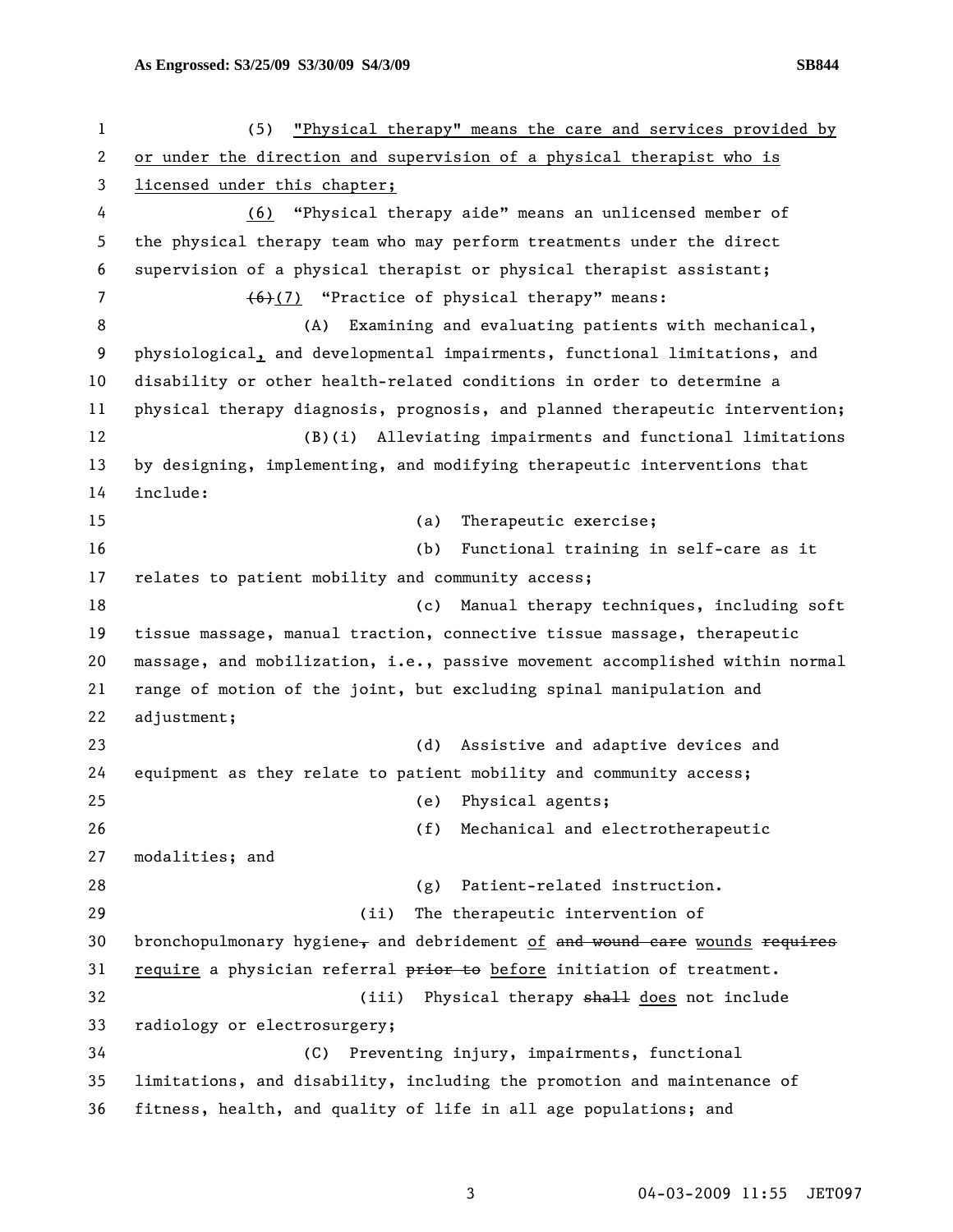| 1  | (D)<br>Engaging in consultation, testing, education, and                      |
|----|-------------------------------------------------------------------------------|
| 2  | research; and                                                                 |
| 3  | $(7)$ (8)(A) "Supervision" means that the supervising therapist               |
| 4  | retains moral, ethical, and legal responsibility for patient care and is      |
| 5  | readily available for consultation.                                           |
| 6  | The supervising therapist is not required to be on-<br>(B)                    |
| 7  | site but must be at least available by telecommunication-; and                |
| 8  | "Telecommunication" means the electronic transmission,<br>(9)                 |
| 9  | conveyance, or routing of voice, data, audio, video, or any other information |
| 10 | or signals to a point or between or among points.                             |
| 11 |                                                                               |
| 12 | SECTION 3. Arkansas Code §§ 17-93-202 through 17-93-203 are amended to        |
| 13 | read as follows:                                                              |
| 14 | 17-93-202. Powers and duties.                                                 |
| 15 | The Arkansas State Board of Physical Therapy shall:<br>(a)                    |
| 16 | (1) Pass upon the qualifications of applicants for licensure of               |
| 17 | physical therapists and physical therapist assistants;                        |
| 18 | Oversee Provide for all the examinations of physical<br>(2)                   |
| 19 | therapists and physical therapist assistants;                                 |
| 20 | Determine the applicants who successfully pass the<br>(3)                     |
| 21 | examinations; and                                                             |
| 22 | License applicants who meet the qualifications provided in<br>(4)             |
| 23 | this chapter.                                                                 |
| 24 | In addition to other powers and duties set forth in this chapter,<br>(b)      |
| 25 | the board shall:                                                              |
| 26 | Adopt reasonable rules and regulations and require the<br>(1)                 |
| 27 | payment of license fees adequate to carry out the purposes of this chapter;   |
| 28 | Investigate reported violations of this chapter and take<br>(2)               |
| 29 | such steps as may be necessary to enforce this chapter;                       |
| 30 | Keep a record of its proceedings and a record of all persons<br>(3)           |
| 31 | registered by it. The register shall show the name of every registrant, his   |
| 32 | or her last known place of business, his or her last known place of           |
| 33 | residence, and the date and number of his or her license; and                 |
| 34 | $(4)(A)$ Compile and maintain a list of all licensed physical                 |
| 35 | therapists and physical therapist assistants in the State of Arkansas. The    |
| 36 | list shall be printed annually.                                               |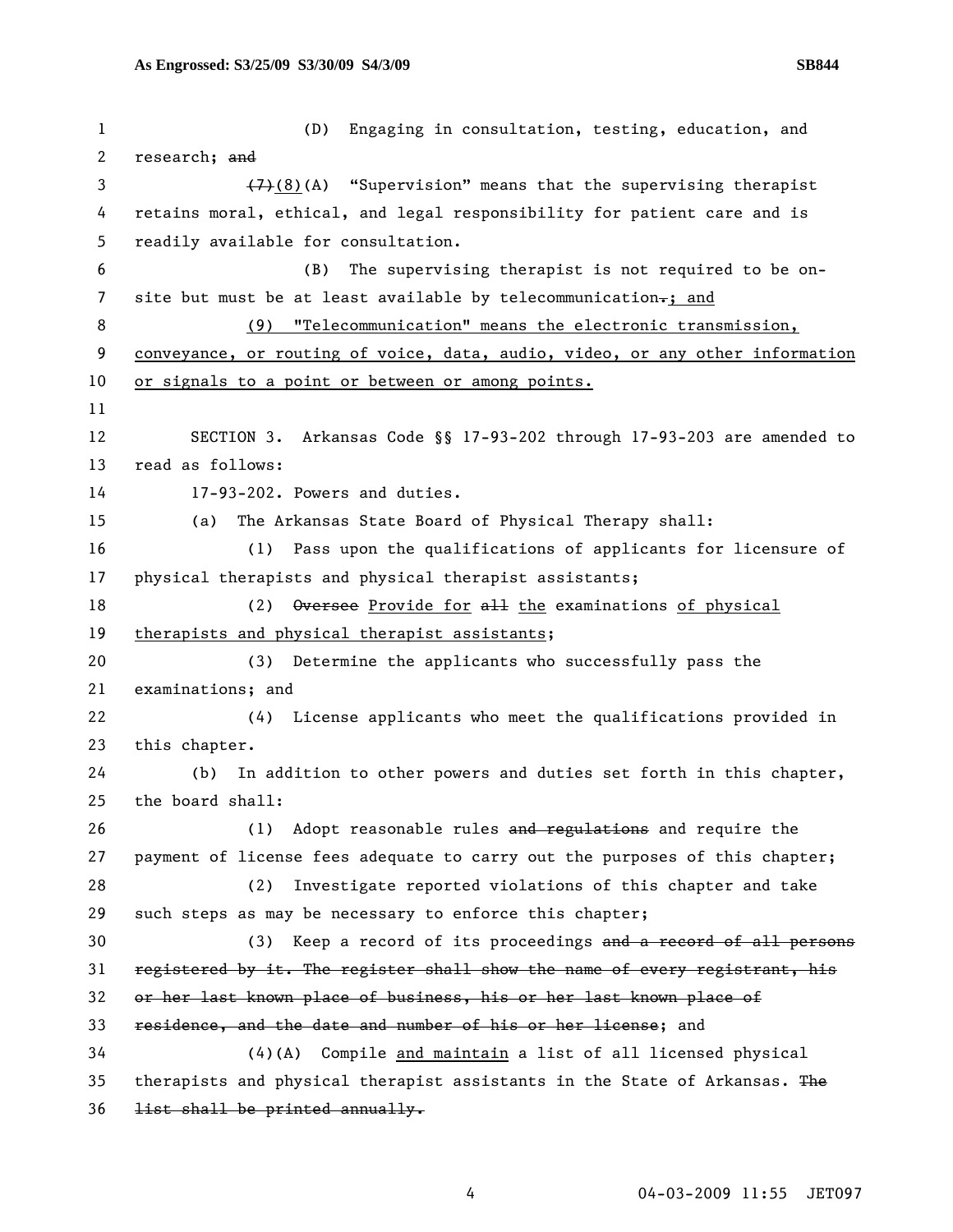| $\mathbf 1$ | It The board shall furnish a copy of the list to all<br>(B)                   |
|-------------|-------------------------------------------------------------------------------|
| 2           | persons requesting it upon the payment of such fee as may be fixed by the     |
| 3           | board to compensate for the cost of printing the list.                        |
| 4           | (c) In addition to other powers and duties set forth in this chapter,         |
| 5           | the board may:                                                                |
| 6           | Establish mechanisms for assessing the continuing competence<br>(1)           |
| 7           | of physical therapists and physical therapist assistants to practice physical |
| 8           | therapy;                                                                      |
| 9           | Report final disciplinary action taken against a licensee to<br>(2)           |
| 10          | a national disciplinary database recognized by the board if required by law;  |
| 11          | (3) Report information of alleged unlawful conduct by licensees,              |
| 12          | unlicensed individuals, and other health care providers and entities to the   |
| 13          | appropriate county, state, or federal authority; and                          |
| 14          | (4) Publish a report at least annually of all final disciplinary              |
| 15          | actions taken against licensees of the board.                                 |
| 16          |                                                                               |
| 17          | 17-93-203. Disposition of funds.                                              |
| 18          | (a)(1) All fees and other moneys received by the Arkansas State Board         |
| 19          | of Physical Therapy pursuant to the provisions of under this chapter shall be |
| 20          | deposited in a financial institution in this state and expended solely for    |
| 21          | the purposes of this chapter.                                                 |
| 22          | No part of these funds shall revert to the general funds of<br>(2)            |
| 23          | this state.                                                                   |
| 24          | The compensation provided by this chapter and all expenses<br>(b)(1)          |
| 25          | incurred under this chapter shall be paid from these funds.                   |
| 26          | No compensation or expenses incurred under this chapter<br>(2)                |
| 27          | shall be a charge against the general funds of this state.                    |
| 28          | The board shall file an annual report of its activities with the<br>(c)       |
| 29          | Governor Department of Finance and Administration, and the report shall       |
| 30          | include a statement of all receipts and disbursements.                        |
| 31          |                                                                               |
| 32          | SECTION 4. Arkansas Code § 17-93-301 is amended to read as follows:           |
| 33          | 17-93-301. License required - Exceptions.                                     |
| 34          | (a) $(1)$ Unless physical therapy services are provided by or under the       |
| 35          | direction of a person licensed by the Arkansas State Board of Physical        |
| 36          | Therapy under this chapter, It shall be it is unlawful for any a person to:   |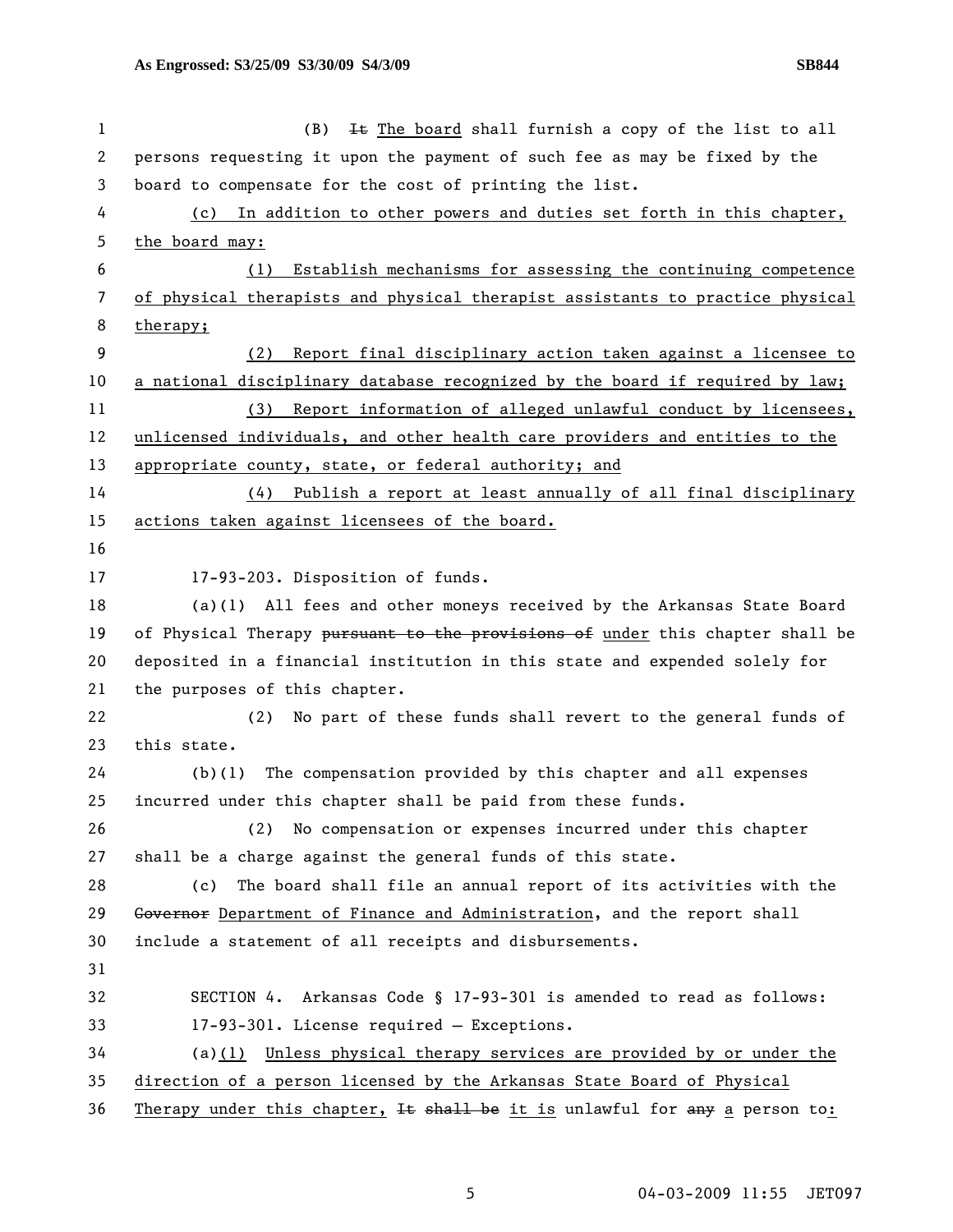1 *(A) practice Practice physical therapy;*  2 (B) or to profess Profess to be a physical 3 therapist, physiotherapist, or physical therapy technician,; or 4 (C) to use Use: 5 (i) the The words "physical therapy", "physical therapist", 6 "physiotherapist", "registered physical therapist", or "doctor of physical 7 therapy"; 8 (ii) The initials "P.T.", "P.H.T." "D.P.T.", 9 **"L.P.T."**, or "R.P.T.",; or 10 (iii) any other letters, words, 11 abbreviations, or insignia indicating or implying that he or she is a 12 physical therapist, or to practice or to assume the duties incident to 13 physical therapy without first obtaining from the Arkansas State Board of 14 Physical Therapy a license authorizing the person to practice physical 15 therapy in this state the person is providing physical therapy services. 16 (2) A person or entity shall not advertise or otherwise promote 17 a person as being a physical therapist or physiotherapist unless the person 18 being advertised or promoted is licensed under this chapter. 19 (3) A person or entity that offers, provides, or bills an 20 individual for services shall not characterize the services provided as 21 *physical therapy unless* the person performing the services is licensed as a 22 physical therapist under this chapter. 23 (b) It shall be unlawful for any person to practice as a physical  $24$  therapist assistant, to profess to be a physical therapist assistant, 25 physiotherapist, or physical therapy technician, or to use the initials 26 "P.T.A." or any other letters, words, abbreviations, or insignia indicating 27 that he or she is a physical therapist assistant without first obtaining from 28 the board a license or temporary permit authorizing the person to practice as 29 a physical therapist assistant in this state A person shall not use the title 30 "physical therapist assistant", the letters "P.T.A", or any other words, 31 abbreviations, or insignia in connection with the person's name to indicate 32 or imply that the person is a physical therapist assistant unless the person 33 is licensed as a physical therapist assistant under this chapter. 34 *(c) Nothing in this chapter shall be deemed to limit the authority of*  35 *or prohibit any person licensed under any other act in this state from*  36 *engaging in the practice for which he or she is licensed nor to prevent*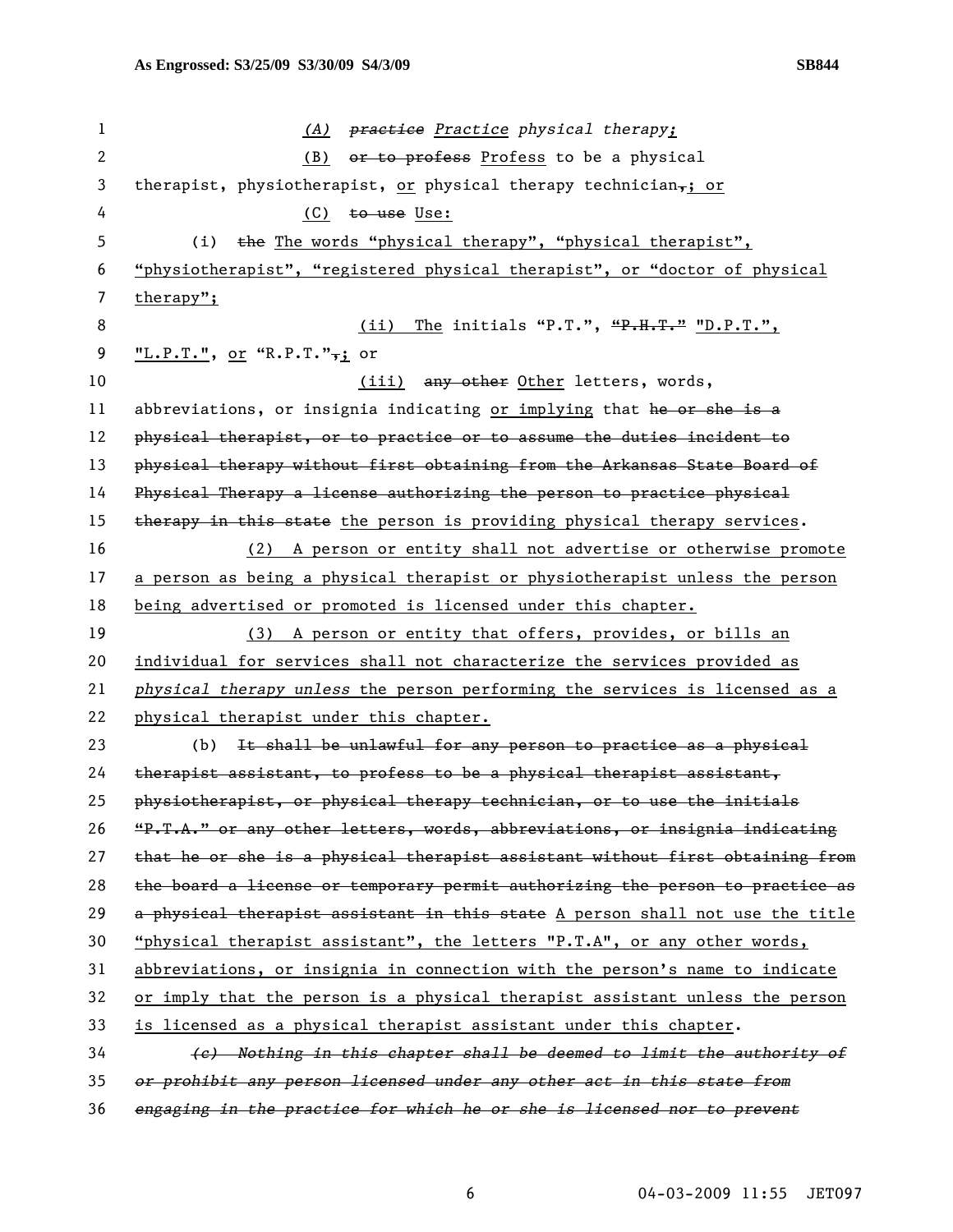**As Engrossed: S3/25/09 S3/30/09 S4/3/09 SB844** 

| 1  | students who are enrolled in accredited physical therapy or physical          |
|----|-------------------------------------------------------------------------------|
| 2  | therapist assistant education programs from performing acts of physical       |
| 3  | therapy incidental to their courses of study.                                 |
| 4  | The following persons are exempt from the licensure requirements<br>(c)       |
| 5  | of this chapter when engaged in the following activities:                     |
| 6  | (1) A person in an entry-level professional education program                 |
| 7  | approved by the board who is:                                                 |
| 8  | Satisfying supervised clinical education<br>(A)                               |
| 9  | requirements related to the person's physical therapist education; and        |
| 10 | Under on-site supervision of a licensed physical<br>(B)                       |
| 11 | therapist;                                                                    |
| 12 | A physical therapist who is practicing in the United States<br>(2)            |
| 13 | Armed Services, United States Public Health Service, or Veterans              |
| 14 | Administration under federal regulations for state licensure of health care   |
| 15 | professionals;                                                                |
| 16 | A physical therapist who is licensed in another jurisdiction<br>(3)           |
| 17 | of the United States or credentialed to practice physical therapy in another  |
| 18 | country if the physical therapist is:                                         |
| 19 | (A) Teaching, demonstrating, or providing physical therapy                    |
| 20 | services in connection with teaching; or                                      |
| 21 | Participating in an education seminar of no more<br>(B)                       |
| 22 | than sixty (60) days in a calendar year;                                      |
| 23 | (4) A physical therapist who is licensed in another jurisdiction              |
| 24 | of the United States if the physical therapist is providing consultation by   |
| 25 | means of telecommunication to a physical therapist licensed by the board      |
| 26 | under this chapter;                                                           |
| 27 | (5) A physical therapist who is licensed in a jurisdiction of                 |
| 28 | the United States or credentialed in another country, if the physical         |
| 29 | therapist is providing physical therapy by contract or employment to          |
| 30 | individuals affiliated with or employed by an established athletic team,      |
| 31 | athletic organization, or performing arts company that is temporarily         |
| 32 | practicing, competing, or performing in the state for no more than sixty (60) |
| 33 | days in a calendar year;                                                      |
| 34 | $(6)(A)$ A physical therapist who is licensed in a jurisdiction of            |
| 35 | the United States and who enters this state to provide physical therapy       |
| 36 | during a declared local, state, or national disaster or emergency.            |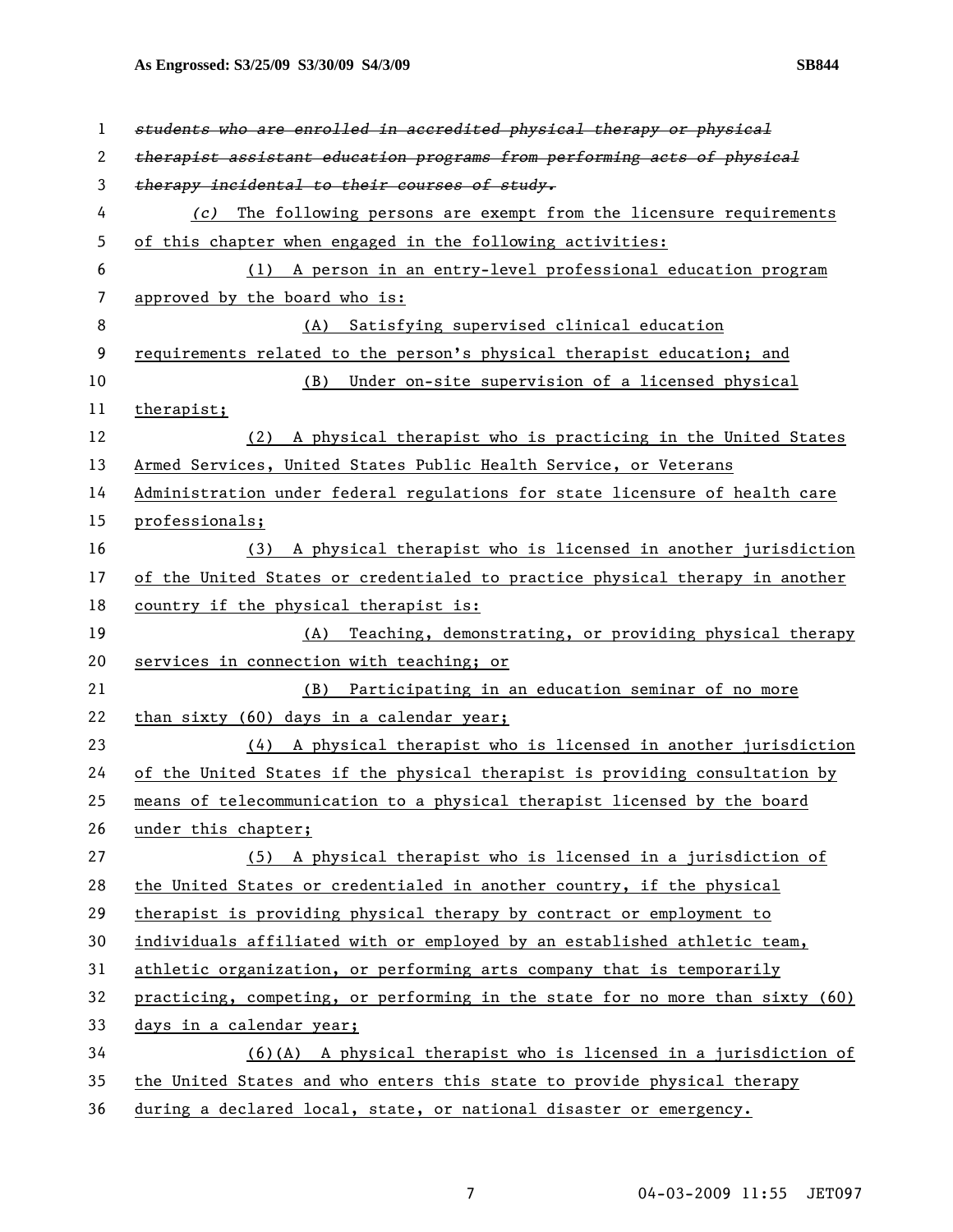**As Engrossed: S3/25/09 S3/30/09 S4/3/09 SB844** 

| 1              | The exemption under subdivision $(c)(6)(A)$ of this<br>(B)                     |
|----------------|--------------------------------------------------------------------------------|
| 2              | section is applicable for only sixty (60) days following the declaration of    |
| 3              | the disaster or emergency.                                                     |
| 4              | (C) In order to be eligible for this exemption, the                            |
| 5              | physical therapist shall notify the board of his or her intent to practice     |
| 6              | physical therapy in this state under subdivision $(c)(6)(A)$ of this section;  |
| $\overline{7}$ | (7)(A) A physical therapist licensed in a jurisdiction of the                  |
| 8              | United States who seeks to practice physical therapy in this state because he  |
| 9              | or she is forced to leave his or her residence or place of employment due to   |
| 10             | a declared local, state, or national disaster or emergency.                    |
| 11             | The exemption under $(c)(7)(A)$ of this section is<br>(B)                      |
| 12             | applicable for only sixty (60) days following the declaration of the disaster  |
| 13             | or emergency.                                                                  |
| 14             | (C) In order to be eligible for this exemption, the                            |
| 15             | physical therapist shall notify the board of his or her intent to practice     |
| 16             | physical therapy in this state under subdivision $(c)/(7)(A)$ of this section; |
| 17             | and                                                                            |
| 18             | (8) A physical therapist assistant who is licensed in a                        |
| 19             | jurisdiction of the United States and is assisting a physical therapist        |
| 20             | engaged in physical therapy services under the exemption in subdivisions       |
| 21             | $(c)(2)$ , $(c)(3)$ , $(c)(5)$ , $(c)(6)$ , and $(c)(7)$ of this section.      |
| 22             |                                                                                |
| 23             | SECTION 5. Arkansas Code §§ 17-93-303 through 17-93-304 are amended to         |
| 24             | read as follows:                                                               |
| 25             | 17-93-303. Physical therapists.                                                |
| 26             | The Arkansas State Board of Physical Therapy shall register<br>(a)(1)          |
| 27             | license as a physical therapist each applicant who proves to the satisfaction  |
| 28             | of the board his or her fitness for licensure under the terms of this          |
| 29             | chapter.                                                                       |
| 30             | The board shall issue a license to each person registered.<br>(2)              |
| 31             | This The license shall be prima facie evidence of the right of that person to  |
| 32             | practice physical therapy subject to the conditions and limitations of this    |
| 33             | chapter.                                                                       |
| 34             | Each physical therapist applicant must shall:<br>(b)                           |
| 35             | Be at least twenty-one (21) years of age;<br>(1)                               |
| 36             | Be of good moral character;<br>(2)                                             |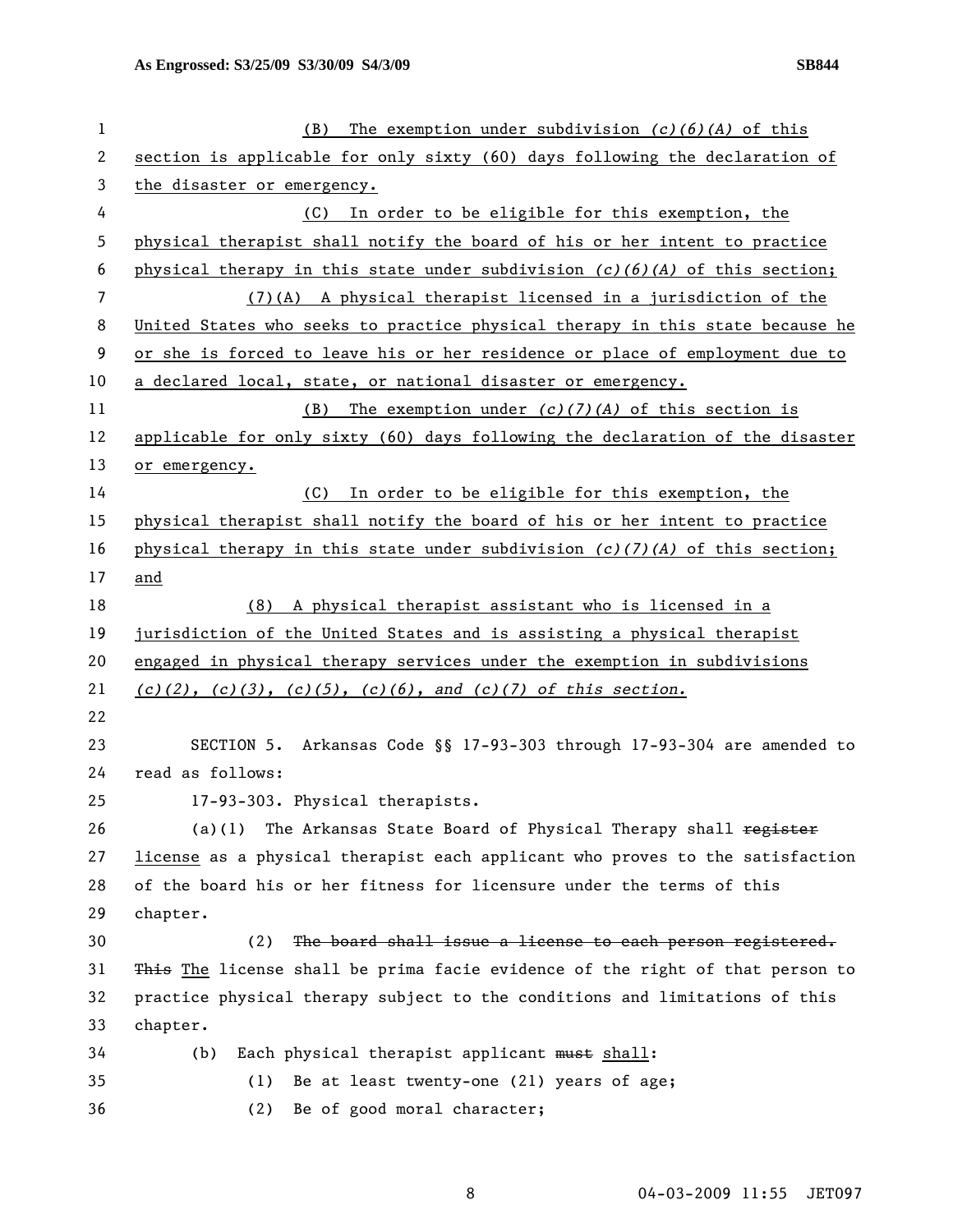1 (3) Have been graduated by from a school of physical therapy 2 accredited by a national accreditation agency approved by the board; 3 (4) Have passed a written examination examinations selected and 4 approved by the board; and 5 (5) Submit a fee fees as determined by the board. 6 (c)(1) Upon payment of  $a$  fee the fees, applicants shall be given 7 examinations on the following subjects: the applied sciences of anatomy, 8 neuroanatomy, kinesiology, physiology, pathology, psychology, physics, 9 neurology, orthopedics, pediatrics, surgery, medical ethics, and technical 10 procedures in the practice of physical therapy as defined in this chapter, 11 and any other subjects the board may determine to be considers necessary or 12 desirable. 13 (2) The national examination shall test entry-level competency 14 related to physical therapy theory, examination and evaluation, diagnosis, 15 prognosis, treatment intervention, prevention, and consultation. 16 (3)(A)(i) Upon payment of  $an$  all appropriate fee fees, 17 applicants who do not pass the examination after the first attempt may retake 18 the examination one (1) additional time without reapplication for licensure. 19 (ii) The reexamination must take place within six 20 (6) months after the first failure. 21 (B) Before being approved by the board for subsequent 22 testing beyond two (2) attempts, the applicant shall reapply and demonstrate 23 evidence satisfactory to the board of having successfully completed 24 additional clinical training or course work, or both, as determined by the 25 board. 26 (d)(1)(A) A license fee or  $\frac{1}{2}$  registration renewal fee in an amount to be 27 determined by the board shall be paid annually by each physical therapist who 28 holds a license to practice physical therapy in the State of Arkansas. 29 (B) The registration renewal fee shall be paid no 30 later than March 1 of each year. 31 (2) Failure to <del>reregister</del> renew the license and pay the fee by 32 March 1 shall cause the license of any person so failing who fails to 33 reregister renew to expire automatically. 34 (3) Any A delinquent licensee may be reinstated by paying all 35 delinquent fees and a penalty in an amount to be determined by the board for 36 each year or part of a year he or she has been delinquent.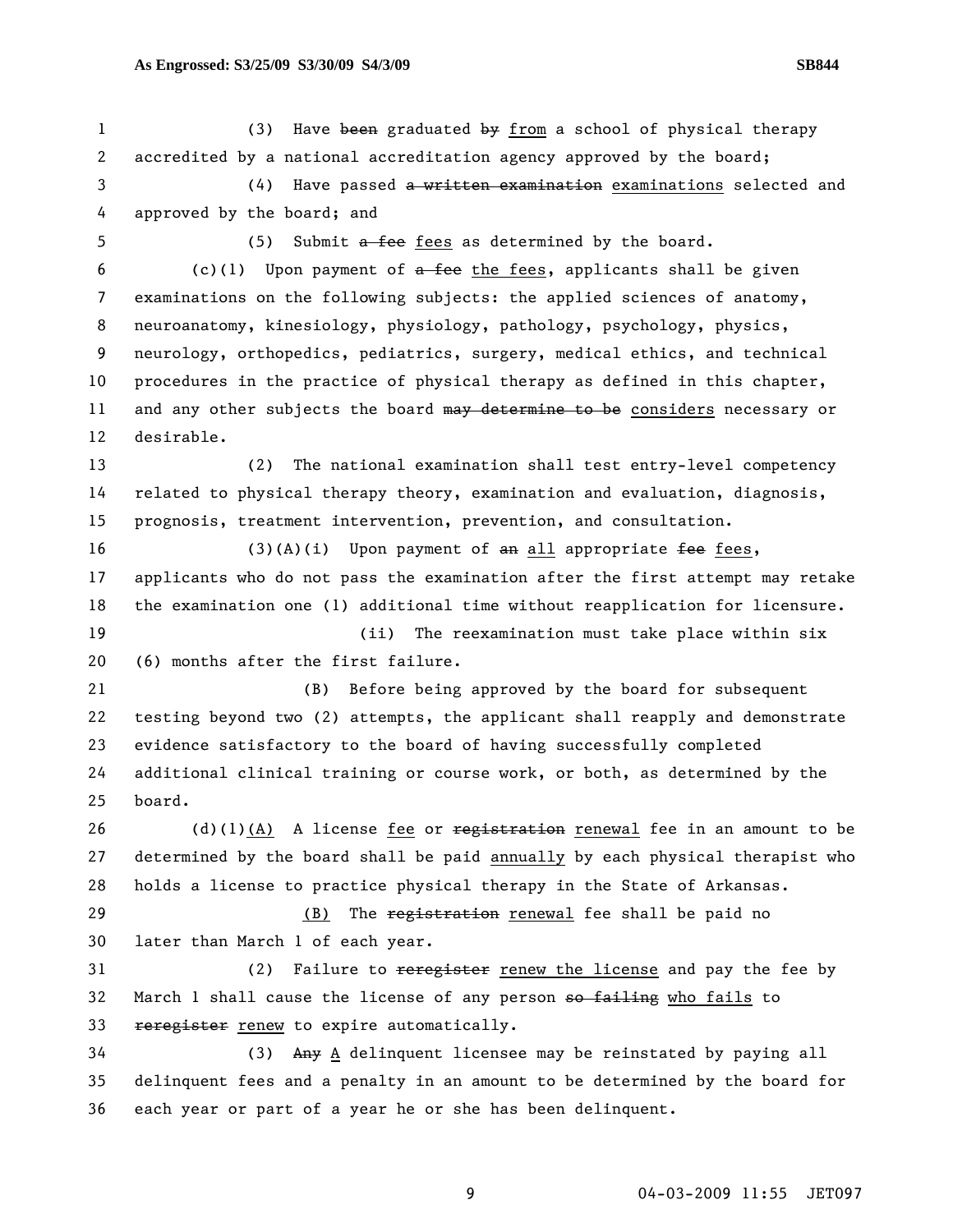| 1              | An applicant for a license as a physical therapist who has been<br>(e)        |
|----------------|-------------------------------------------------------------------------------|
| 2              | educated outside the United States shall:                                     |
| 3              | Complete the application process, including payment of fees;<br>(1)           |
| 4              | Provide written proof that the applicant's school of<br>(2)                   |
| 5              | physical therapy is recognized by its own ministry of education or equivalent |
| 6              | agency;                                                                       |
| $\overline{7}$ | Undergo a credentials evaluation as directed by the board to<br>(3)           |
| 8              | determine that the applicant has met uniform criteria for educational         |
| 9              | requirements as further established by rules of the board;                    |
| 10             | Complete any additional education required by the board;<br>(4)               |
| 11             | (5) Pass the board-approved English proficiency examination if                |
| 12             | the applicant's native language is not English;                               |
| 13             | Pass all examinations required by the board under this<br>(6)                 |
| 14             | chapter; and                                                                  |
| 15             | Comply with all requirements in rules promulgated by the<br>(7)               |
| 16             | board.                                                                        |
| 17             |                                                                               |
| 18             | 17-93-304. Physical therapist assistants.                                     |
| 19             | The Arkansas State Board of Physical Therapy shall register<br>(a)            |
| 20             | license as a physical therapist assistant and shall issue a license to a      |
| 21             | person who:                                                                   |
| 22             | Satisfactorily passes the examination examinations provided<br>(1)            |
| 23             | for in this chapter and otherwise meets the requirements for qualification    |
| 24             | eontained in under this chapter and pays the fee fees as determined by the    |
| 25             | board; or                                                                     |
| 26             | Was licensed under the rules of the Arkansas State Medical<br>(2)             |
| 27             | Board as a physical therapist assistant prior to before March 28, 1979.       |
| 28             | Each physical therapist assistant applicant must shall:<br>(b)                |
| 29             | Be at least eighteen (18) years of age;<br>(1)                                |
| 30             | Be of good moral character;<br>(2)                                            |
| 31             | Have been graduated by from a school of physical therapy<br>(3)               |
| 32             | accredited by a national accreditation agency approved by the Arkansas State  |
| 33             | Board of Physical Therapy;                                                    |
| 34             | Have passed a written examination examinations selected and<br>(4)            |
| 35             | approved by the Arkansas State Board of Physical Therapy; and                 |
| 36             | Submit a fee fees as determined by the Arkansas State Board<br>(5)            |
|                |                                                                               |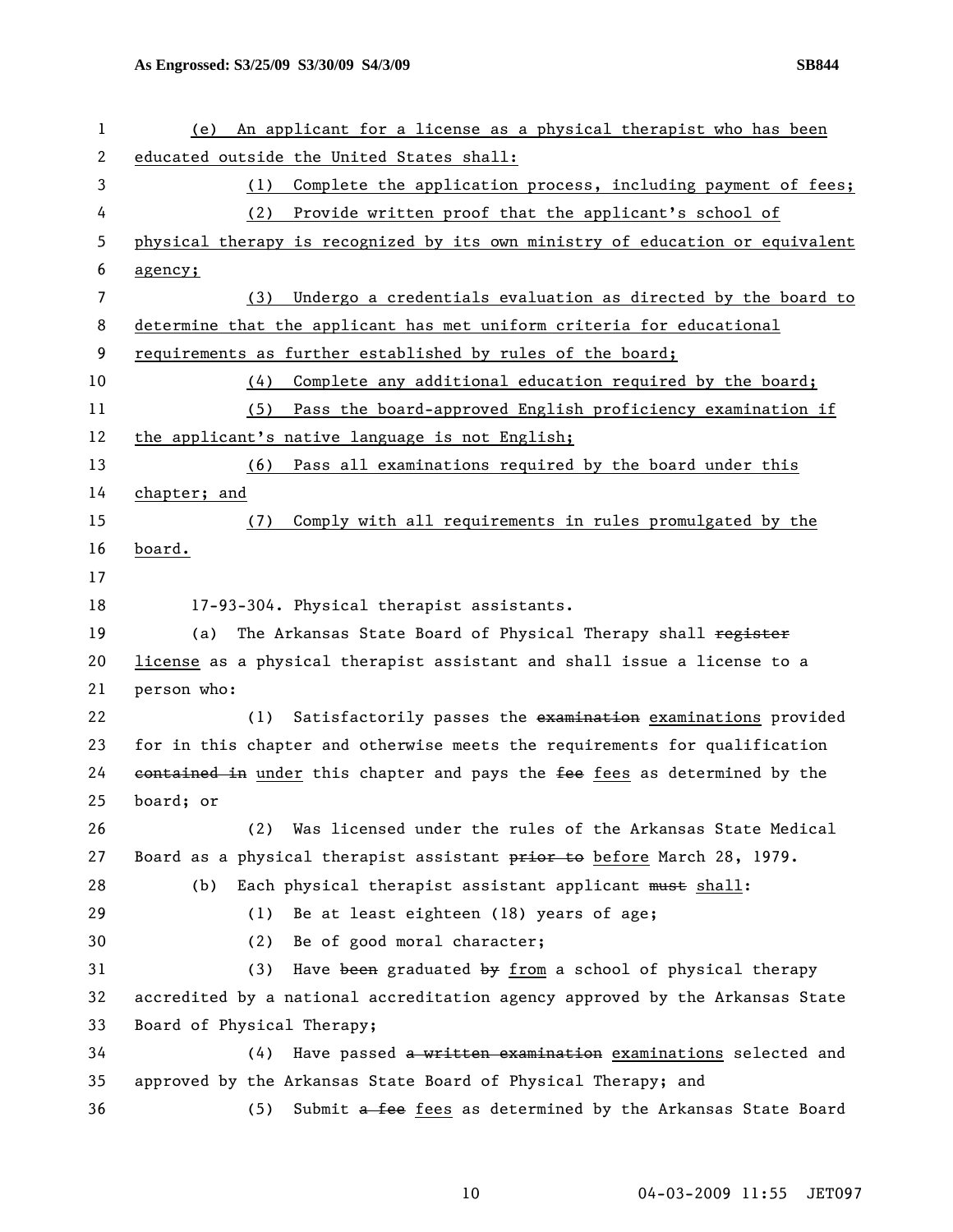1 of Physical Therapy. 2 (c)(1)(A) Upon payment of an all appropriate fee fees, applicants who 3 do not pass the examination after the first attempt may retake the 4 examination one (1) additional time without reapplication for licensure. 5 (B) The reexamination must take place within six (6) 6 months after the first failure. 7 (2) Before being approved by the Arkansas State Board of 8 Physical Therapy for subsequent testing beyond two (2) attempts, the 9 applicant shall reapply and demonstrate evidence satisfactory to the Arkansas 10 State Board of Physical Therapy of having successfully completed additional 11 clinical training or course work, or both, as determined by the Arkansas 12 State Board of Physical Therapy. 13 (d)(1) A physical therapist assistant who is licensed under this 14 chapter shall pay a license fee and annual renewal fee in an amount to be 15 determined by the Arkansas State Board of Physical Therapy. 16 (2) The renewal fee shall be paid no later than March 1 of each 17 year. 18 (3)(A) A failure to renew and pay the renewal fee by March 1 19 shall cause the license to expire automatically. 20 (B) A licensee whose license has expired for failure to 21 meet the renewal date may be reinstated by paying all delinquent fees and a 22 penalty in an amount to be determined by the Arkansas State Board of Physical 23 Therapy for each year or part of a year that he or she has failed to renew. 24 25 SECTION 6. Arkansas Code § 17-93-305 is repealed. 26 17-93-305. Temporary permits. 27 (a) Under special circumstances, the Arkansas State Board of Physical 28 Therapy may issue a temporary permit without examination to practice as a 29 physical therapist or as a physical therapist assistant to persons who are 30 licensed in other states or otherwise meet the qualifications for licensure 31 set forth in this chapter. 32 (b) The fee for the permit shall be in an amount to be determined by 33 the board. 34 35 SECTION 7. Arkansas Code § 17-93-306 is amended to read as follows: 36 17-93-306. Reciprocity Endorsement.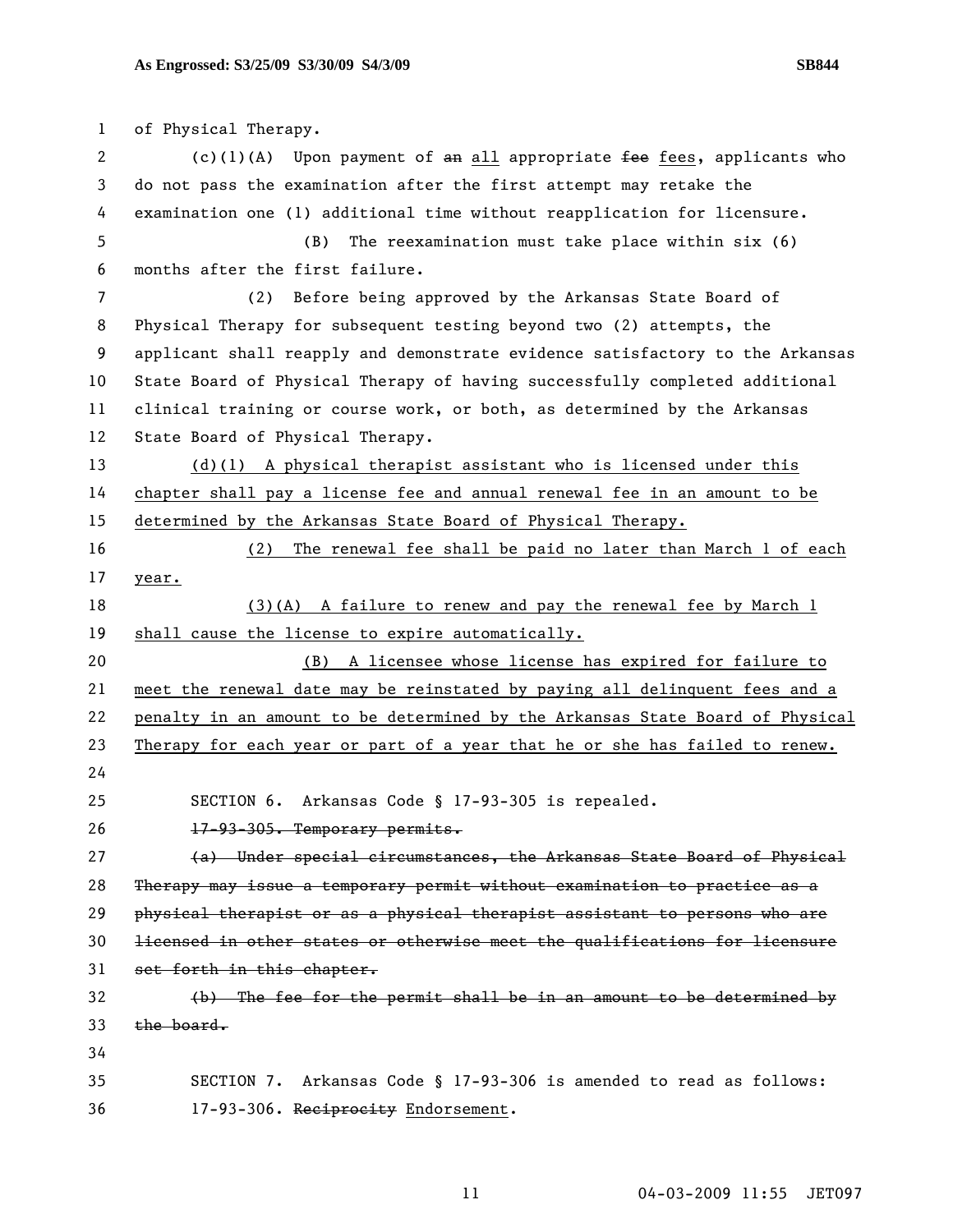| 1  | A legally licensed physical therapist or physical therapist<br>(a)            |
|----|-------------------------------------------------------------------------------|
| 2  | assistant who has been issued a license to practice as a physical therapist   |
| 3  | or as a physical therapist assistant in another state or territory whose      |
| 4  | requirements for registration and licensure were equal, at the time of his or |
| 5  | her registration or licensure, to the requirements contained in this chapter  |
| 6  | may be registered and issued a license by the Arkansas State Board of         |
| 7  | Physical Therapy, provided the state or territory from which the applicant    |
| 8  | comes accords a similar privilege of registration and licensure to persons    |
| 9  | registered and licensed in the State of Arkansas by the board The Arkansas    |
| 10 | State Board of Physical Therapy shall issue a license to an applicant who is  |
| 11 | a physical therapist or a physical therapist assistant and who has a current  |
| 12 | unrestricted license from another jurisdiction of the United States if the    |
| 13 | applicant has met all the qualifications for a license under this chapter at  |
| 14 | the time of the applicant's initial licensure.                                |
| 15 | The issuance of a license by reciprocity endorsement by the board<br>(b)      |
| 16 | shall be at the sole discretion of the board, and the board may provide such  |
| 17 | rules and regulations governing admission as it may deem necessary or         |
| 18 | desirable.                                                                    |
| 19 |                                                                               |
| 20 | SECTION 8. Arkansas Code § 17-93-308 is amended to read as follows:           |
| 21 | 17-93-308. Revocation, suspension, or denial - Grounds.                       |
| 22 | After due notice and hearing, the Arkansas State Board of Physical<br>(a)     |
| 23 | Therapy may suspend, revoke, or refuse to issue or renew the license of any a |
| 24 | person licensed under this chapter, or take other appropriate action against  |
| 25 | any a person licensed under this chapter, who:                                |
| 26 | (1) Is habitually drunk or who is addicted to the use of                      |
| 27 | nareotic drugs Practices as a physical therapist or works as a physical       |
| 28 | therapist assistant when his or her physical or mental abilities are impaired |
| 29 | by the use of a controlled substance or other habit-forming drugs, chemicals, |
| 30 | alcohol, or any other causes;                                                 |
| 31 | Has been convicted of violating any state or federal<br>(2)                   |
| 32 | narcotics law;                                                                |
| 33 | Is, in the judgment of the board, guilty of immoral or<br>(3)                 |
| 34 | unprofessional conduct;                                                       |
| 35 | Has been convicted of any a crime involving moral turpitude;<br>(4)           |
| 36 | Is guilty, in the judgment of the board, of gross negligence<br>(5)           |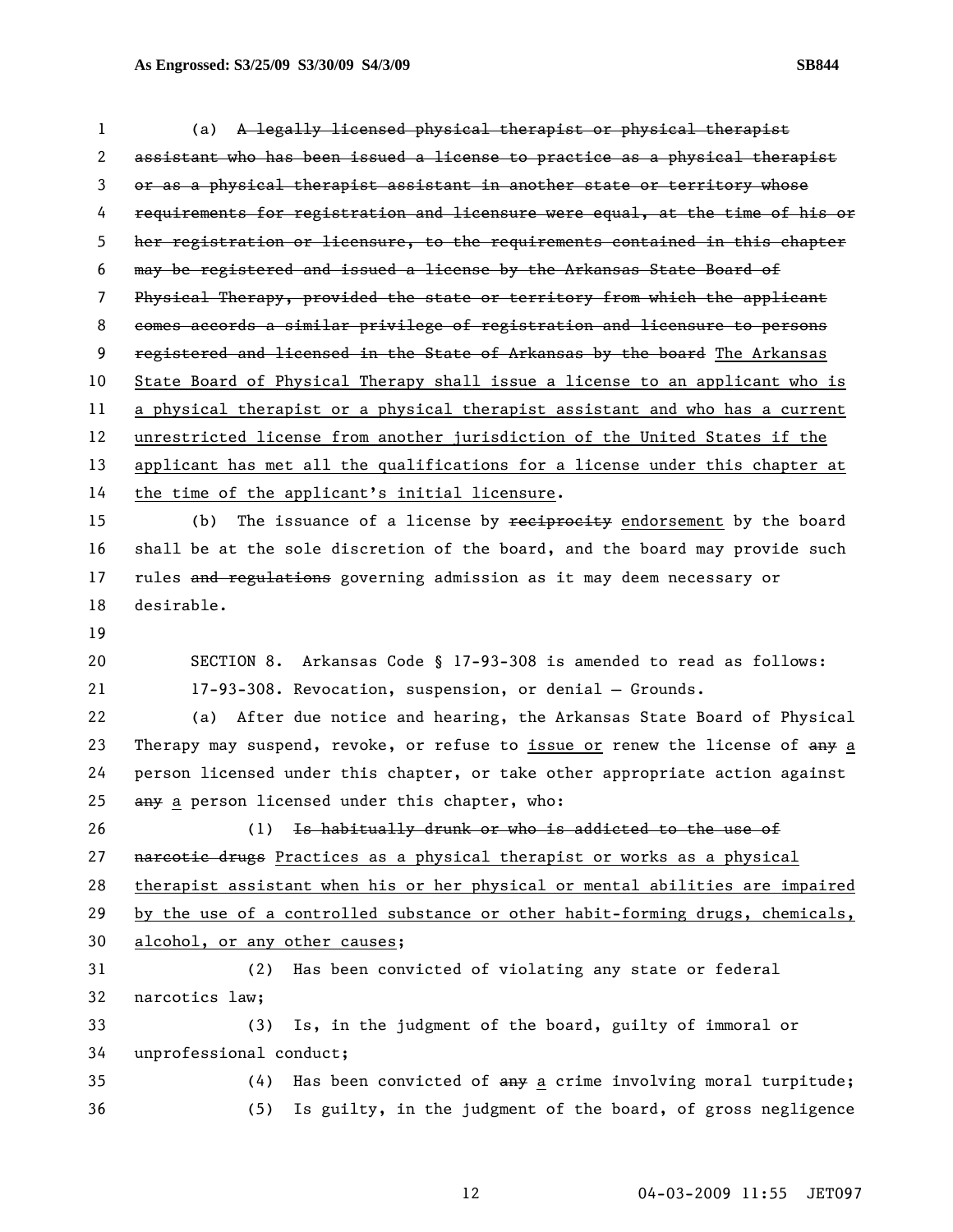1 in his or her practice; 2 (6) Has obtained, or attempted to obtain, registration licensure 3 by fraud or material misrepresentation; 4 (7) Has been declared insane by a court of competent 5 jurisdiction and has not thereafter subsequently been lawfully declared sane; 6 (8) Has treated, or undertaken to treat, ailments of human 7 beings otherwise than by physical therapy and as authorized by this chapter; 8 (9)(A) Engages, directly or indirectly, in the division, 9 transferring, assigning, rebating, or refunding of fees received for 10 professional services or gratuity with  $\frac{am}{r}$  a physician or health care 11 practitioner who referred a patient, or with any a relative or business 12 associate of the referring person, without appropriate disclosure to the 13 patient so referred. 14 (B) Nothing in this This subdivision (a) $(9)(8)$  shall be 15 construed as prohibiting does not prohibit the members of any regularly and 16 properly organized business entity recognized by Arkansas law and composed of 17 physical therapists from making any a division of their total fees among 18 themselves as they determine by contract necessary to defray their joint 19 operating costs. 20 (C) This subdivision (a) $(9)(8)$  shall not apply to any 21 physical therapist employed by a licensed physician on July 15, 1991, during 22 the term of such employment, nor shall it apply to physical therapy positions 23 on the premises of Arkansas-licensed hospitals and nursing homes;  $\Theta$ ff 24 (10) Attempts to engage in conduct that subverts or undermines 25 the integrity of the examination or the examination process, including 26 without limitation: 27 (A) Utilizing in any manner recalled or memorized 28 examination questions from or with a person or entity; 29 (B) Failing to comply with all test center security 30 procedures; 31 (C) Communicating or attempting to communicate with other 32 examinees during the test; or 33 (D) Copying or sharing examination questions or portions 34 of questions; 35 (11) Has had any of the following disciplinary actions taken 36 against him or her by the proper authorities of another state, territory, or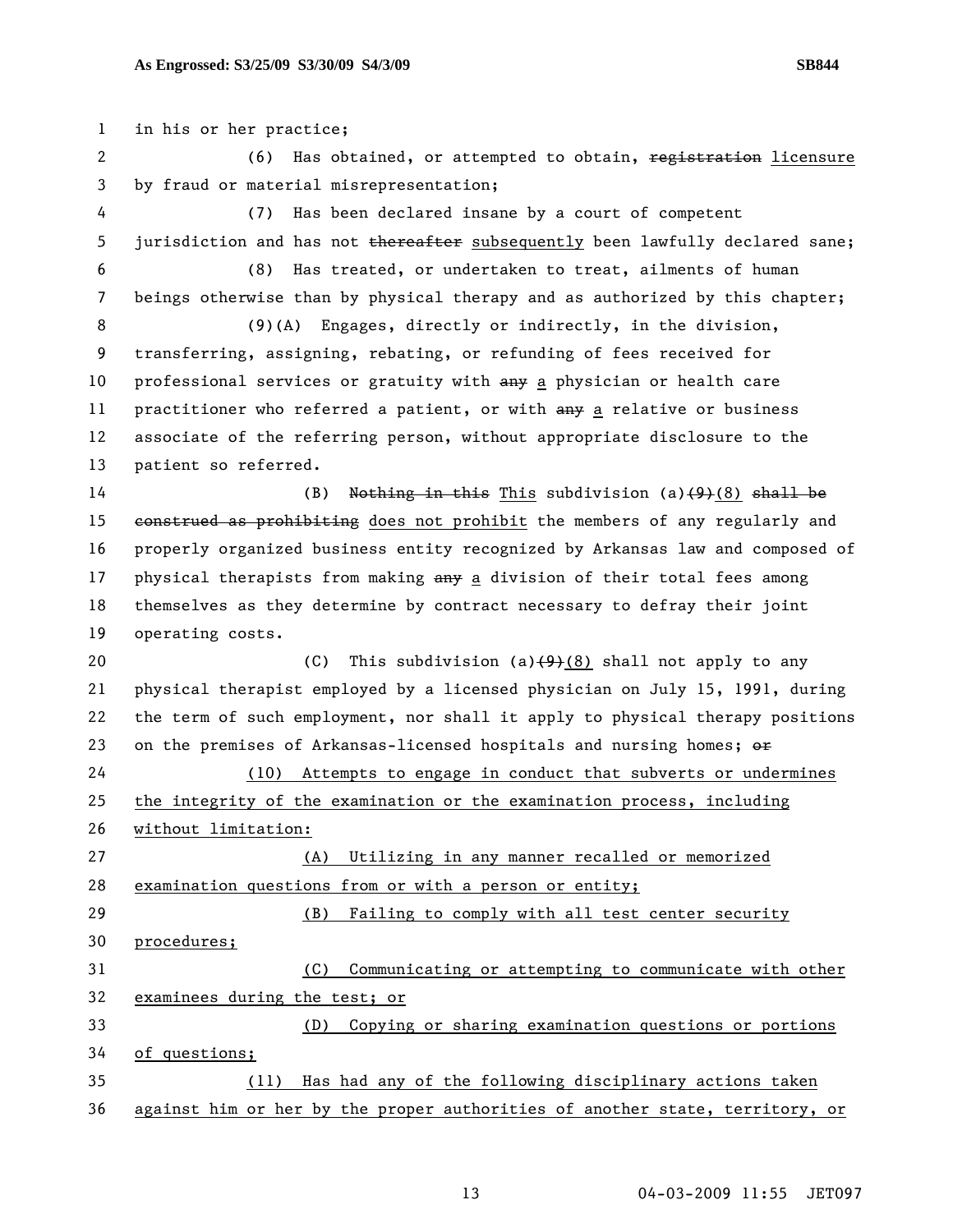| 1  | country:                                                                     |
|----|------------------------------------------------------------------------------|
| 2  | A license revoked or suspended; or<br>(A)                                    |
| 3  | An application for licensure refused, revoked, or<br>(B)                     |
| 4  | suspended;                                                                   |
| 5  | (12)(A) Has been convicted of or pleaded guilty or nolo                      |
| 6  | contendere to a felony in the courts of this state or any other state,       |
| 7  | territory, or country.                                                       |
| 8  | As used in subdivision $(a)(12)(A)$ of this section,<br>(B)                  |
| 9  | "convicted" includes a deferred conviction, deferred prosecution, deferred   |
| 10 | sentence, finding or verdict of guilt, and admission of guilt, an alford     |
| 11 | plea, or a plea of nolo contendere; and                                      |
| 12 | (10)(13) Is in violation of any provisions of this chapter or                |
| 13 | any regulation promulgated by the board.                                     |
| 14 | The procedure in all disciplinary actions shall be as prescribed<br>(b)      |
| 15 | by the Arkansas Administrative Procedure Act, § 25-15-201 et seq., and shall |
| 16 | include the power to subpoena documents and people.                          |
| 17 |                                                                              |
| 18 | SECTION 9. Arkansas Code § 17-93-312 is amended to read as follows:          |
| 19 | 17-93-312. Continuing education requirements.                                |
| 20 | (a) $(1)$ A licensed physical therapist shall complete two $(2)$ continuing  |
| 21 | education units, equivalent to twenty (20) contact hours, in each biennium.  |
| 22 | (2) A licensed physical therapist assistant shall complete one               |
| 23 | (1) continuing education unit, equivalent to ten (10) contact hours, in each |
| 24 | biennium All licensed physical therapists and licensed physical therapist    |
| 25 | assistants shall complete continuing education for licensure renewal as      |
| 26 | established in the rules of the Arkansas Physical Therapy Board.             |
| 27 | $(b)(1)$ The Arkansas State Board of Physical Therapy board shall            |
| 28 | approve continuing education units and their program content.                |
| 29 | The board may require the payment of reasonable fees for<br>(2)              |
| 30 | review and approval of continuing education programs.                        |
| 31 |                                                                              |
| 32 | SECTION 10. Arkansas Code Title 17, Chapter 93, Subchapter 3 is              |
| 33 | amended to add an additional section to read as follows:                     |
| 34 | 17-93-314. Applicability to other licensed persons.                          |
| 35 | This chapter does not limit the authority of or prohibit a person<br>(a)     |
| 36 | licensed under any other act in this state from engaging in the practice for |